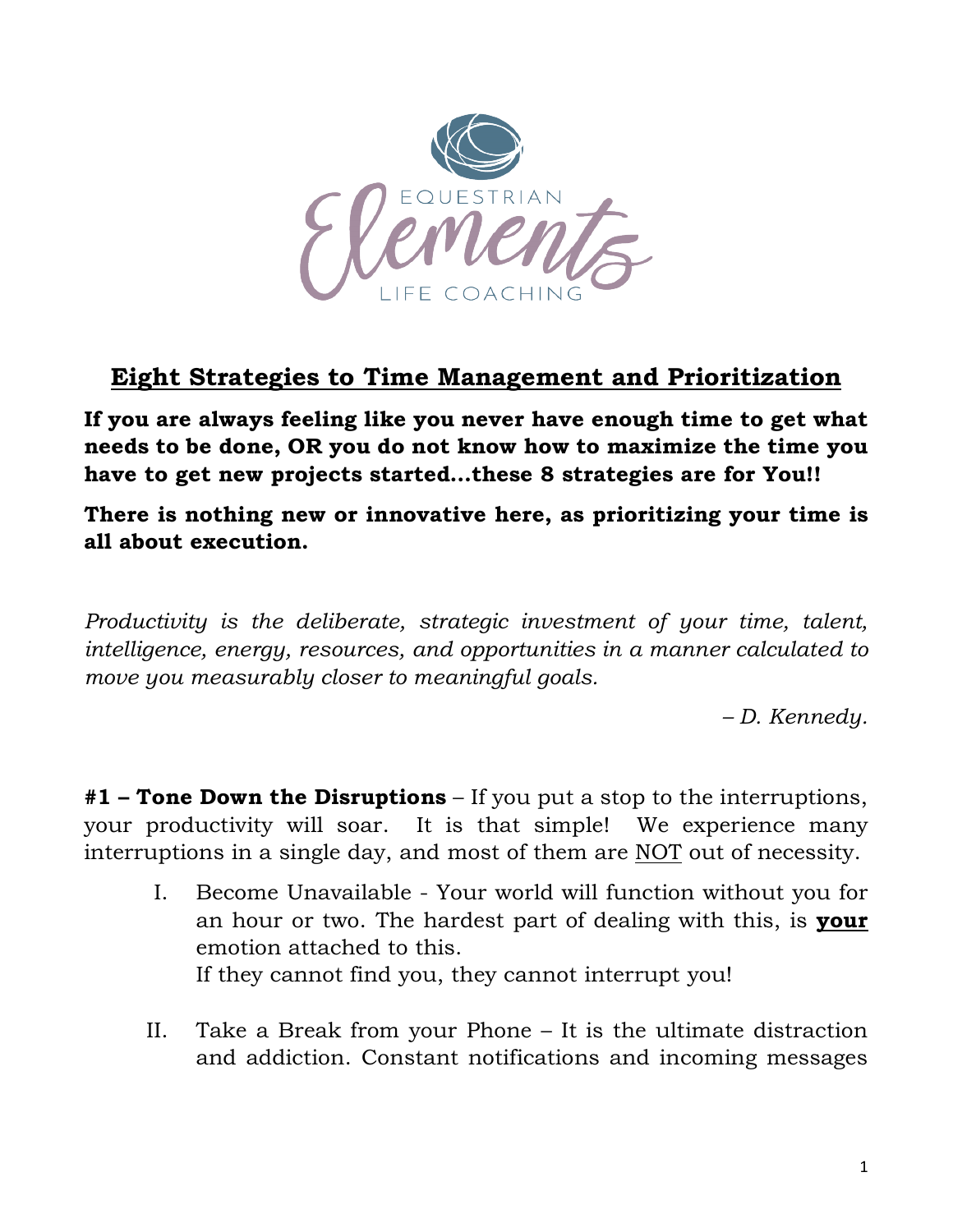have completely deteriorated our ability to focus, and therefore have wiped out our creativity for productivity

- III. Set the Timer Keep your phone calls and set meetings on a time limit. Whether it is 15 minutes or 30, *when time is up, set another time to talk*, and get back to your productivity…keep on track!
- IV. Social Media it is necessary for most businesses, but it should not take over our lives. Establish a schedule for publishing your posts and let them work their magic. Resist checking engagements, and the number of 'Likes' the post has received…get back to more productivity.

**#2 – Reduce Talk Time** – If you want to catch-up, schedule a time for a tea, or a coffee. Our productive time gets snagged on those 'quick' catchups (at the barn/tack shop/grocery store), and the next thing you know, 45 minutes has passed, and you are now behind your schedule for the day and running late.

**#3 – The Habit of Absolute Punctuality** – Practicing punctuality not only keeps you on schedule and keeps your day aligned, but by being punctual, you are showing those you are meeting with that you respect their time. If you are consistently late, it appears to those who have made time to meet you, that you do not really care about them or the effort they took to make time for you.

## *Punctuality = Personal Power*

**#4 – Prepare and Use Lists** - You CANNOT carry it all in your head, so write it down on a piece of paper. Putting pen to paper, and not using your phone is suggested, as it helps to cement the importance of the tasks and it helps put it better into your memory. Whatever way you choose to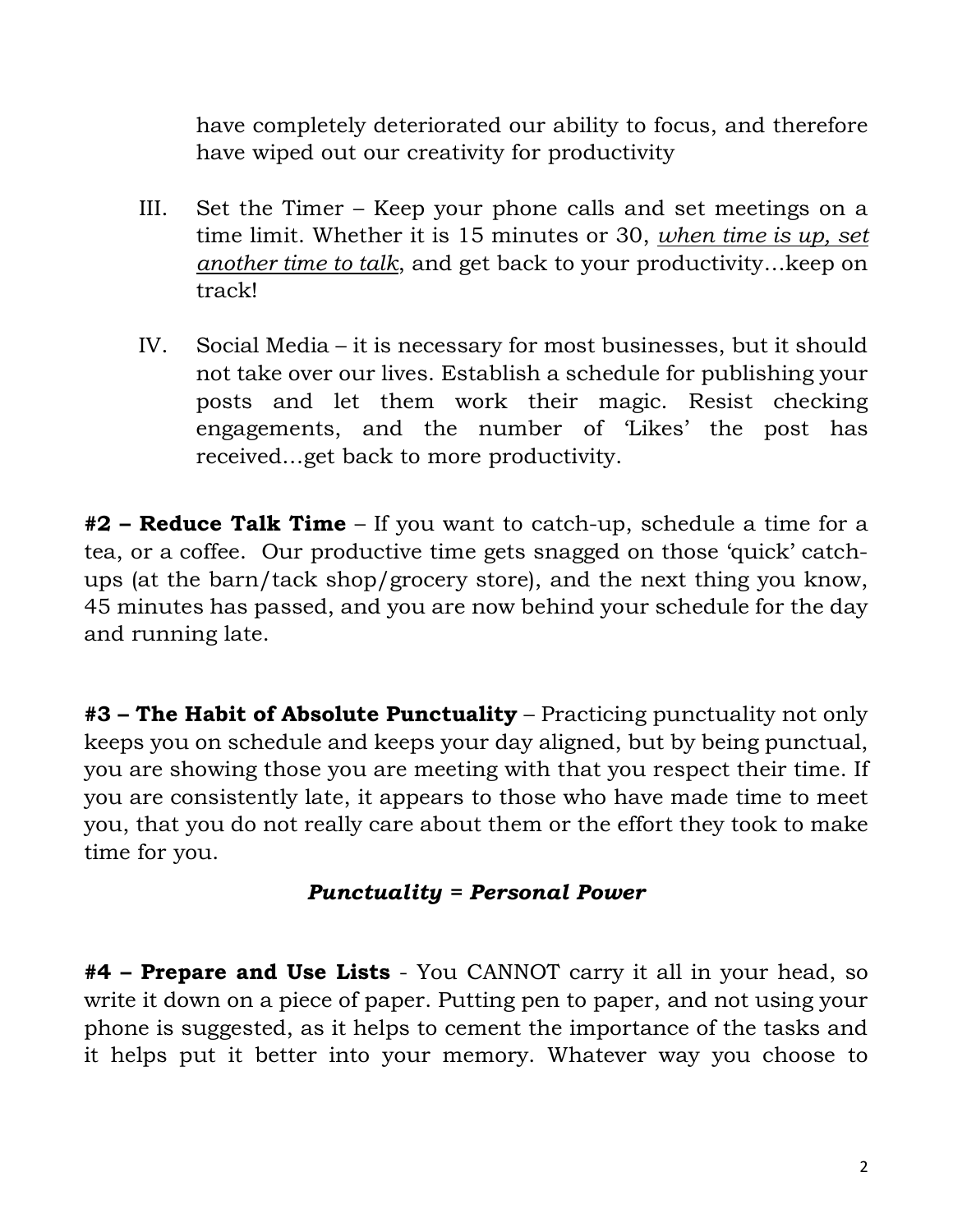practice this, make sure it works for you, so that you can use it, in a consistent, regimented way.

- I. Feel free to colour-code your lists
- II. List Options 'My Schedule'

 'To-Do' 'People to Contact' 'Horses to Ride' 'Horse Care' …. etc.

**#5 – Take Actions to Link Everything to Your Goals!** – Have defined, meaningful, measurable goals for yourself. Ask yourself, "Is what I am actively doing right now moving me measurably closer to my goals?"

*"…I insist that the only real reason more people aren't much, much more productive is that they don't have enough reasons to be. A secret to greater personal productivity is more good reasons to be more productive."*

– *D. Kennedy*

**#6 – Block Your Time** – Whether you are trying to find time for your workouts, to ride your horse, marketing your business, or just some simple 'me-time', you must SET, BLOCK and COMMIT to a day and a time for everything that is important, and linked to your goals.

Know You, and what are your peak performance times for the activities you want to get in and feel good about…Block out those times!

Make appointments with yourself, and **KEEP** them, like you would if it were for somebody else. Plan it in advance -- this is about knowing you and how/when you are most productive.

Toss out all the 'shoulds', preconceived ideas, other peoples views or thoughts, and just create a work schedule and conditions that work best for you.